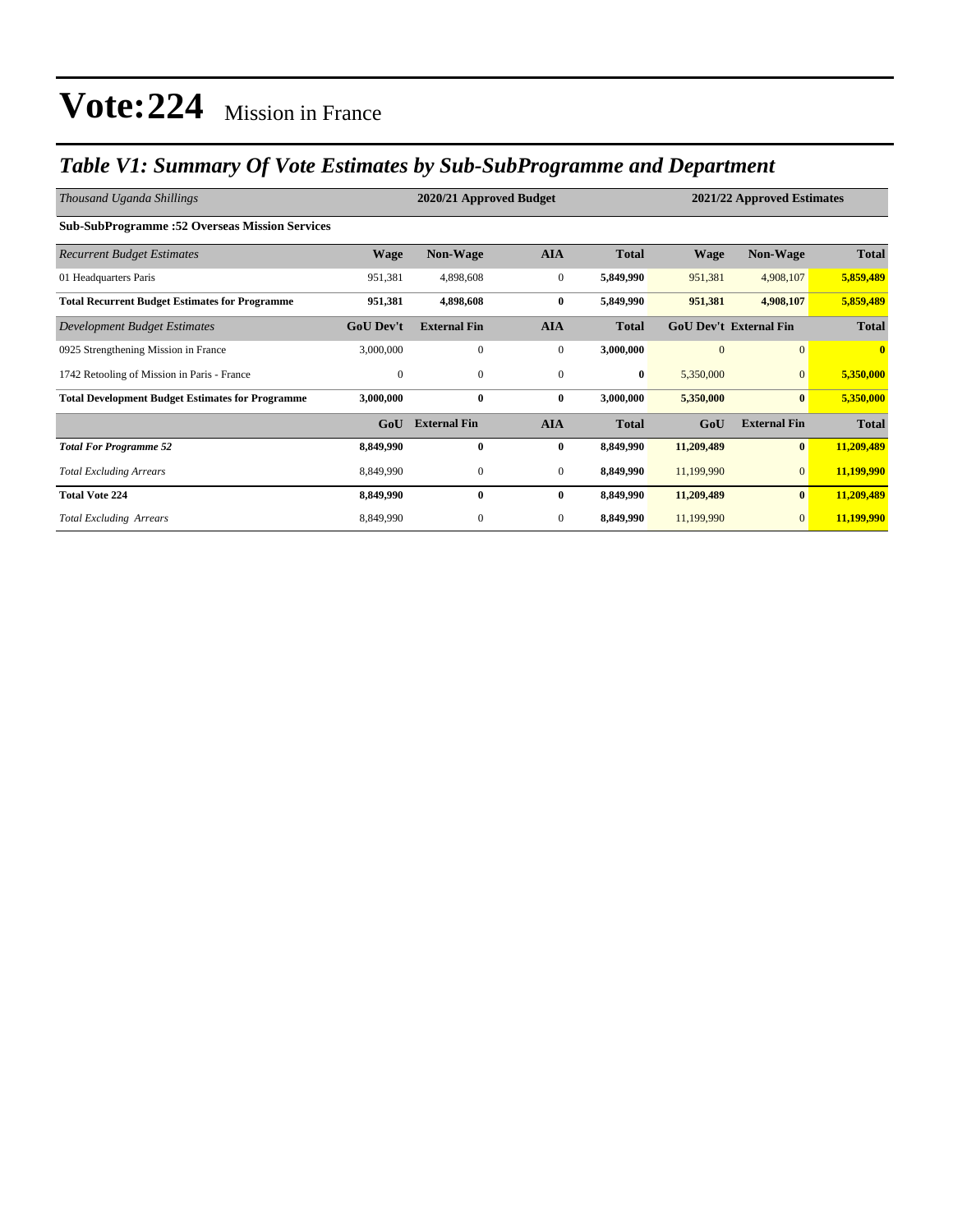### *Table V2: Summary Vote Estimates by Item*

| Thousand Uganda Shillings                                   |           | 2020/21 Approved Budget |            |                  | 2021/22Approved Estimates |                     |              |  |  |
|-------------------------------------------------------------|-----------|-------------------------|------------|------------------|---------------------------|---------------------|--------------|--|--|
|                                                             | GoU       | <b>External Fin</b>     | <b>AIA</b> | <b>Total</b>     | GoU                       | <b>External Fin</b> | <b>Total</b> |  |  |
| <b>Employees, Goods and Services (Outputs Provided)</b>     | 5,849,990 | 0                       | $\bf{0}$   | 5,849,990        | 5,849,990                 | $\bf{0}$            | 5,849,990    |  |  |
| 211103 Allowances (Inc. Casuals, Temporary)                 | 1,563,715 | $\bf{0}$                | $\bf{0}$   | 1,563,715        | 1,563,715                 | $\bf{0}$            | 1,563,715    |  |  |
| 211105 Missions staff salaries                              | 951,381   | $\bf{0}$                | $\bf{0}$   | 951,381          | 951,381                   | $\bf{0}$            | 951,381      |  |  |
| 212201 Social Security Contributions                        | 124,000   | 0                       | $\bf{0}$   | 124,000          | 144,000                   | $\bf{0}$            | 144,000      |  |  |
| 213001 Medical expenses (To employees)                      | 137,099   | $\bf{0}$                | $\bf{0}$   | 137,099          | 217,897                   | $\bf{0}$            | 217,897      |  |  |
| 213002 Incapacity, death benefits and funeral expenses      | 6,000     | $\bf{0}$                | $\bf{0}$   | 6,000            | 6,000                     | $\bf{0}$            | 6,000        |  |  |
| 221001 Advertising and Public Relations                     | 43,000    | 0                       | $\bf{0}$   | 43,000           | 11,366                    | $\bf{0}$            | 11,366       |  |  |
| 221002 Workshops and Seminars                               | 44,000    | 0                       | $\bf{0}$   | 44,000           | 44,000                    | $\bf{0}$            | 44,000       |  |  |
| 221005 Hire of Venue (chairs, projector, etc)               | 6,000     | 0                       | $\bf{0}$   | 6,000            | 6,000                     | $\bf{0}$            | 6,000        |  |  |
| 221006 Commissions and related charges                      | 6,000     | $\bf{0}$                | $\bf{0}$   | 6,000            | 6,000                     | $\bf{0}$            | 6,000        |  |  |
| 221007 Books, Periodicals & Newspapers                      | 6,000     | $\bf{0}$                | $\bf{0}$   | 6,000            | 6,000                     | $\bf{0}$            | 6,000        |  |  |
| 221008 Computer supplies and Information Technology<br>(TT) | 12,000    | 0                       | $\bf{0}$   | 12,000           | 12,000                    | $\bf{0}$            | 12,000       |  |  |
| 221009 Welfare and Entertainment                            | 49,129    | $\bf{0}$                | $\bf{0}$   | 49,129           | 46,000                    | $\bf{0}$            | 46,000       |  |  |
| 221011 Printing, Stationery, Photocopying and Binding       | 38,000    | $\bf{0}$                | $\bf{0}$   | 38,000           | 38,000                    | $\bf{0}$            | 38,000       |  |  |
| 221012 Small Office Equipment                               | 4,000     | $\bf{0}$                | $\bf{0}$   | 4,000            | 4,000                     | $\bf{0}$            | 4,000        |  |  |
| 221014 Bank Charges and other Bank related costs            | 8,000     | $\bf{0}$                | $\bf{0}$   | 8,000            | 8,000                     | $\bf{0}$            | 8,000        |  |  |
| 221017 Subscriptions                                        | 15,000    | $\bf{0}$                | $\bf{0}$   | 15,000           | 15,000                    | $\bf{0}$            | 15,000       |  |  |
| 222001 Telecommunications                                   | 144,589   | $\bf{0}$                | $\bf{0}$   | 144,589          | 72,000                    | $\bf{0}$            | 72,000       |  |  |
| 222002 Postage and Courier                                  | 26,000    | $\bf{0}$                | $\bf{0}$   | 26,000           | 26,000                    | $\bf{0}$            | 26,000       |  |  |
| 222003 Information and communications technology<br>(ICT)   | 20,000    | $\bf{0}$                | $\bf{0}$   | 20,000           | 20,000                    | $\bf{0}$            | 20,000       |  |  |
| 223001 Property Expenses                                    | 46,800    | $\bf{0}$                | $\bf{0}$   | 46,800           | 98,429                    | $\bf{0}$            | 98,429       |  |  |
| 223002 Rates                                                | 14,040    | $\bf{0}$                | $\bf{0}$   | 14,040           | 15,000                    | $\bf{0}$            | 15,000       |  |  |
| 223003 Rent – (Produced Assets) to private entities         | 1,660,025 | $\bf{0}$                | $\bf{0}$   | 1,660,025        | 1,660,025                 | $\bf{0}$            | 1,660,025    |  |  |
| 223004 Guard and Security services                          | 16,035    | $\bf{0}$                | $\bf{0}$   | 16,035           | 10,000                    | $\bf{0}$            | 10,000       |  |  |
| 223005 Electricity                                          | 24,000    | $\boldsymbol{0}$        | $\bf{0}$   | 24,000           | 24,000                    | $\bf{0}$            | 24,000       |  |  |
| 223006 Water                                                | 15,000    | $\bf{0}$                | $\bf{0}$   | 15,000           | 15,000                    | $\bf{0}$            | 15,000       |  |  |
| 223007 Other Utilities- (fuel, gas, firewood, charcoal)     | 134,427   | $\bf{0}$                | $\bf{0}$   | 134,427          | 134,427                   | $\bf{0}$            | 134,427      |  |  |
| 226001 Insurances                                           | 100,429   | $\bf{0}$                | $\bf{0}$   | 100,429          | 60,429                    | $\bf{0}$            | 60,429       |  |  |
| 227001 Travel inland                                        | 56,000    | $\bf{0}$                | $\bf{0}$   | 56,000           | 56,000                    | $\bf{0}$            | 56,000       |  |  |
| 227002 Travel abroad                                        | 180,000   | $\bf{0}$                | $\bf{0}$   | 180,000          | 180,000                   | $\bf{0}$            | 180,000      |  |  |
| 227003 Carriage, Haulage, Freight and transport hire        | 212,899   | $\bf{0}$                | $\bf{0}$   | 212,899          | 212,899                   | $\bf{0}$            | 212,899      |  |  |
| 227004 Fuel, Lubricants and Oils                            | 16,422    | $\bf{0}$                | $\bf{0}$   | 16,422           | 16,422                    | $\bf{0}$            | 16,422       |  |  |
| 228001 Maintenance - Civil                                  | 16,000    | $\bf{0}$                | $\bf{0}$   | 16,000           | 16,000                    | $\bf{0}$            | 16,000       |  |  |
| 228002 Maintenance - Vehicles                               | 20,000    | $\bf{0}$                | $\bf{0}$   | 20,000           | 20,000                    | $\bf{0}$            | 20,000       |  |  |
| 228003 Maintenance – Machinery, Equipment &<br>Furniture    | 36,000    | $\boldsymbol{0}$        | $\bf{0}$   | 36,000           | 36,000                    | $\bf{0}$            | 36,000       |  |  |
| 228004 Maintenance - Other                                  | 98,000    | $\pmb{0}$               | $\bf{0}$   | 98,000           | 98,000                    | $\bf{0}$            | 98,000       |  |  |
| <b>Investment</b> (Capital Purchases)                       | 3,000,000 | $\bf{0}$                | $\bf{0}$   | 3,000,000        | 5,350,000                 | $\bf{0}$            | 5,350,000    |  |  |
| 312101 Non-Residential Buildings                            | 3,000,000 | $\boldsymbol{0}$        | $\bf{0}$   | 3,000,000        | 5,350,000                 | $\bf{0}$            | 5,350,000    |  |  |
| <b>Arrears</b>                                              | $\pmb{0}$ | $\bf{0}$                | $\bf{0}$   | $\boldsymbol{0}$ | 9,499                     | $\bf{0}$            | 9,499        |  |  |
| 321605 Domestic arrears (Budgeting)                         | 0         | $\pmb{0}$               | $\bf{0}$   | $\boldsymbol{0}$ | 9,499                     | $\bf{0}$            | 9,499        |  |  |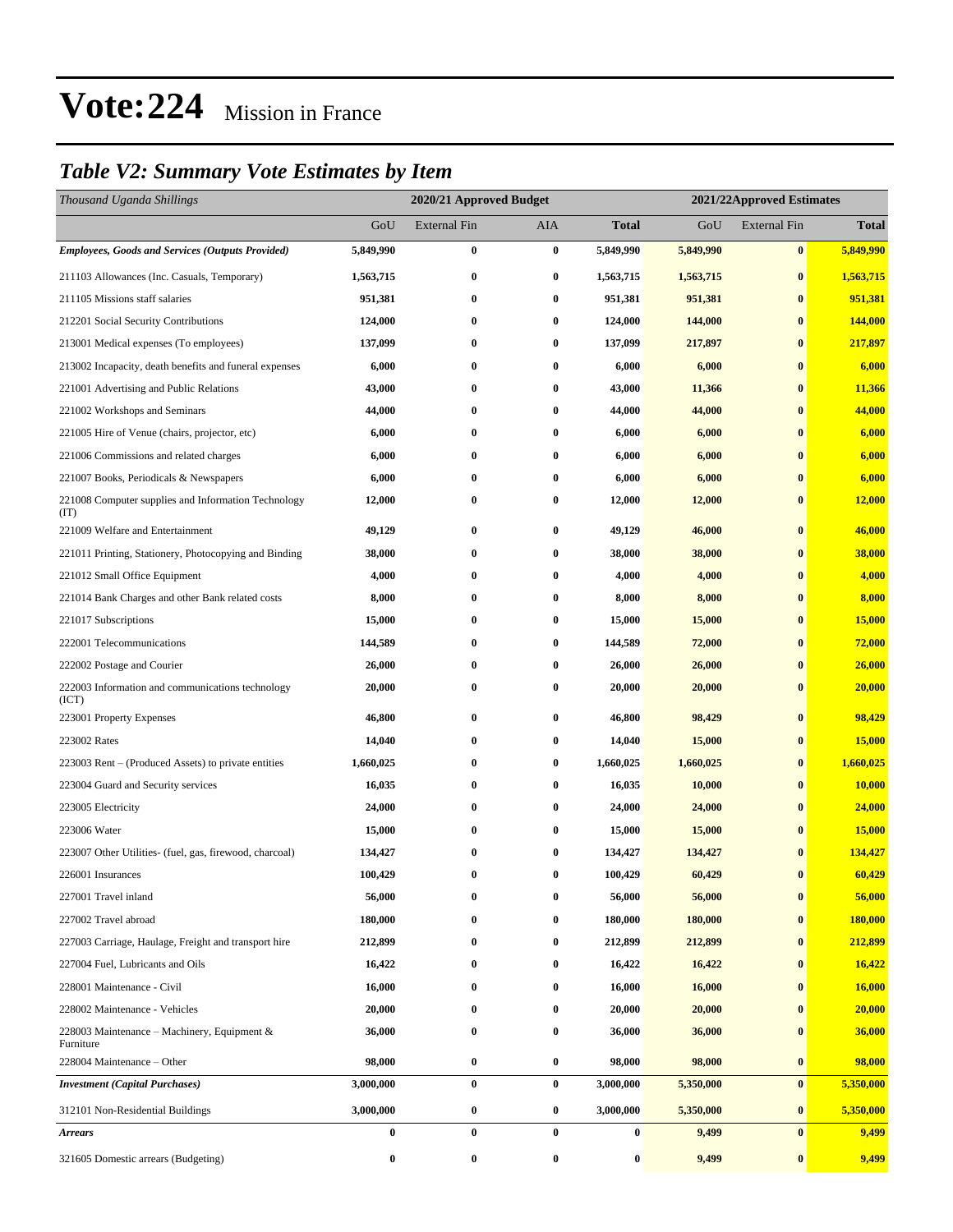| <b>Grand Total Vote 224</b>               | - 991 | $_{0}$ | 49.990  | 1,209,489 | 400 |
|-------------------------------------------|-------|--------|---------|-----------|-----|
| <b>Total Excluding Arrears</b><br>$\circ$ |       |        | ി 990 - | .990      |     |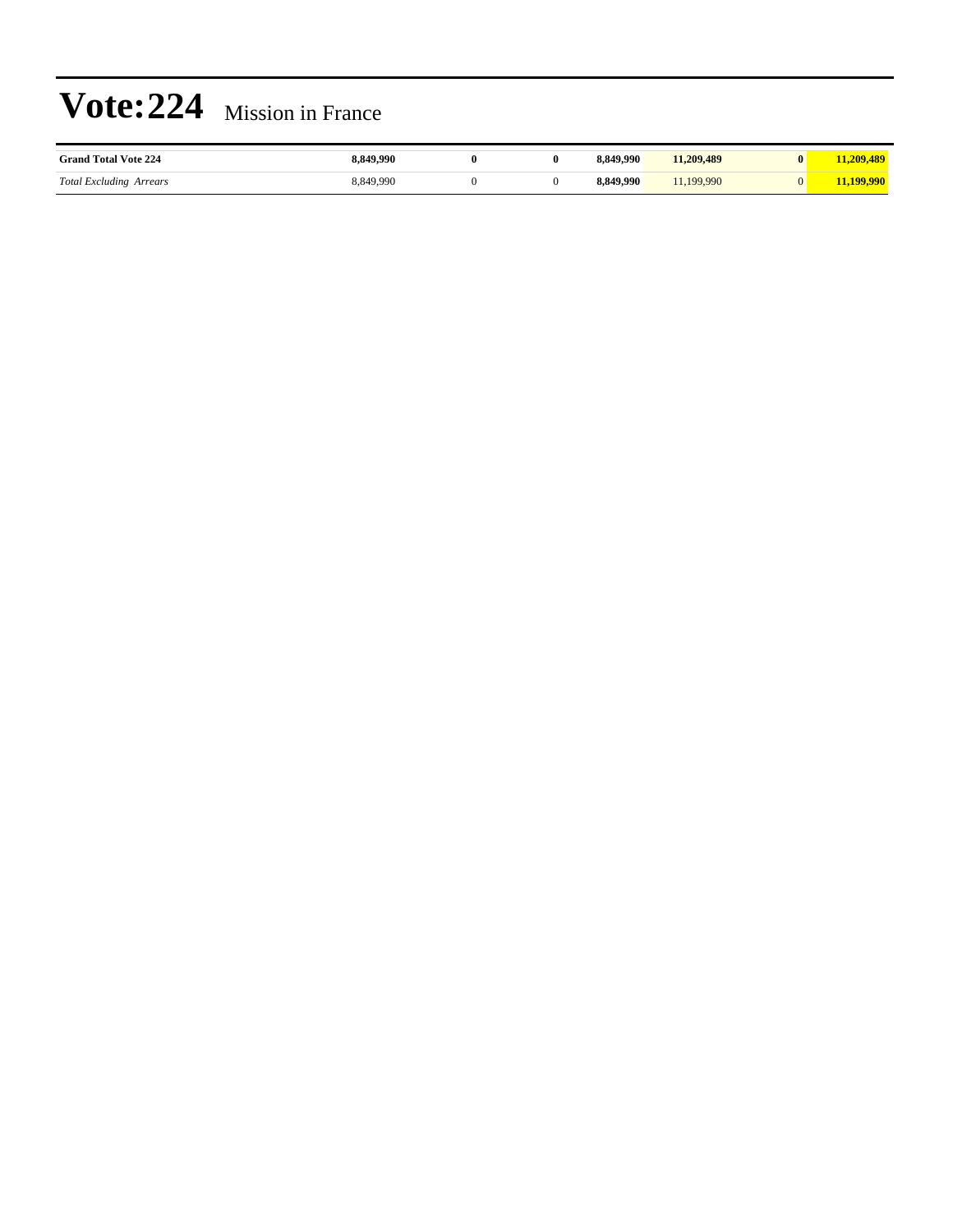### *Table V3: Detailed Estimates by Sub-SubProgramme, Department, Budget Output and Item*

#### *Sub-SubProgramme : 52 Overseas Mission Services*

*Recurrent Budget Estimates*

#### **Department 01 Headquarters Paris**

| Thousand Uganda Shillings                                |                  | 2020/21 Approved Budget |                  |              | 2021/22 Approved Estimates |              |               |
|----------------------------------------------------------|------------------|-------------------------|------------------|--------------|----------------------------|--------------|---------------|
| <b>Outputs Provided</b>                                  | Wage             | Non Wage                | AIA              | <b>Total</b> | Wage                       | Non Wage     | <b>Total</b>  |
| <b>Budget Output 165201 Cooperation frameworks</b>       |                  |                         |                  |              |                            |              |               |
| 211103 Allowances (Inc. Casuals, Temporary)              | $\mathbf{0}$     | 1,217,000               | $\mathbf{0}$     | 1,217,000    | $\mathbf{0}$               | 1,217,000    | 1,217,000     |
| 211105 Missions staff salaries                           | 951,381          | $\boldsymbol{0}$        | $\boldsymbol{0}$ | 951,381      | 951,381                    | $\mathbf{0}$ | 951,381       |
| 212201 Social Security Contributions                     | $\boldsymbol{0}$ | 124,000                 | $\boldsymbol{0}$ | 124,000      | $\mathbf{0}$               | 144,000      | 144,000       |
| 213001 Medical expenses (To employees)                   | $\mathbf{0}$     | 137,099                 | $\boldsymbol{0}$ | 137,099      | $\mathbf{0}$               | 217,897      | 217,897       |
| 213002 Incapacity, death benefits and funeral expenses   | $\boldsymbol{0}$ | 6,000                   | $\mathbf{0}$     | 6,000        | $\boldsymbol{0}$           | 6,000        | 6,000         |
| 221005 Hire of Venue (chairs, projector, etc)            | $\boldsymbol{0}$ | 6,000                   | $\boldsymbol{0}$ | 6,000        | $\mathbf{0}$               | 6,000        | 6,000         |
| 221006 Commissions and related charges                   | $\boldsymbol{0}$ | 6,000                   | $\boldsymbol{0}$ | 6,000        | $\mathbf{0}$               | 6,000        | 6,000         |
| 221007 Books, Periodicals & Newspapers                   | $\boldsymbol{0}$ | 6,000                   | $\boldsymbol{0}$ | 6,000        | $\mathbf{0}$               | 6,000        | 6,000         |
| 221008 Computer supplies and Information Technology (IT) | $\boldsymbol{0}$ | 12,000                  | $\boldsymbol{0}$ | 12,000       | $\mathbf{0}$               | 12,000       | <b>12,000</b> |
| 221009 Welfare and Entertainment                         | $\mathbf{0}$     | 49,129                  | $\mathbf{0}$     | 49,129       | $\boldsymbol{0}$           | 46,000       | 46,000        |
| 221011 Printing, Stationery, Photocopying and Binding    | $\mathbf{0}$     | 38,000                  | $\boldsymbol{0}$ | 38,000       | $\boldsymbol{0}$           | 38,000       | 38,000        |
| 221012 Small Office Equipment                            | $\boldsymbol{0}$ | 4,000                   | $\boldsymbol{0}$ | 4,000        | $\mathbf{0}$               | 4,000        | 4,000         |
| 221014 Bank Charges and other Bank related costs         | $\boldsymbol{0}$ | 8,000                   | $\boldsymbol{0}$ | 8,000        | $\mathbf{0}$               | 8,000        | 8,000         |
| 221017 Subscriptions                                     | $\boldsymbol{0}$ | 15,000                  | $\boldsymbol{0}$ | 15,000       | $\mathbf{0}$               | 15,000       | <b>15,000</b> |
| 222001 Telecommunications                                | $\mathbf{0}$     | 144,589                 | $\mathbf{0}$     | 144,589      | $\boldsymbol{0}$           | 72,000       | 72,000        |
| 222002 Postage and Courier                               | $\boldsymbol{0}$ | 26,000                  | $\boldsymbol{0}$ | 26,000       | $\mathbf{0}$               | 26,000       | 26,000        |
| 223003 Rent – (Produced Assets) to private entities      | $\mathbf{0}$     | 249,589                 | $\boldsymbol{0}$ | 249,589      | $\mathbf{0}$               | 249,589      | 249,589       |
| 223005 Electricity                                       | $\mathbf{0}$     | 24,000                  | $\boldsymbol{0}$ | 24,000       | $\mathbf{0}$               | 24,000       | 24,000        |
| 223006 Water                                             | $\mathbf{0}$     | 15,000                  | $\boldsymbol{0}$ | 15,000       | $\mathbf{0}$               | 15,000       | <b>15,000</b> |
| 223007 Other Utilities- (fuel, gas, firewood, charcoal)  | $\mathbf{0}$     | 134,427                 | $\mathbf{0}$     | 134,427      | $\boldsymbol{0}$           | 134,427      | 134,427       |
| 226001 Insurances                                        | $\mathbf{0}$     | 100,429                 | $\boldsymbol{0}$ | 100,429      | $\mathbf{0}$               | 60,429       | 60,429        |
| 227002 Travel abroad                                     | $\mathbf{0}$     | 180,000                 | $\boldsymbol{0}$ | 180,000      | $\mathbf{0}$               | 180,000      | 180,000       |
| 227003 Carriage, Haulage, Freight and transport hire     | $\mathbf{0}$     | 152,899                 | $\boldsymbol{0}$ | 152,899      | $\mathbf{0}$               | 152,899      | 152,899       |
| 227004 Fuel, Lubricants and Oils                         | $\mathbf{0}$     | 16,422                  | $\boldsymbol{0}$ | 16,422       | $\mathbf{0}$               | 16,422       | 16,422        |
| 228001 Maintenance - Civil                               | $\boldsymbol{0}$ | 16,000                  | $\mathbf{0}$     | 16,000       | $\boldsymbol{0}$           | 16,000       | <b>16,000</b> |
| 228002 Maintenance - Vehicles                            | $\boldsymbol{0}$ | 20,000                  | $\boldsymbol{0}$ | 20,000       | $\boldsymbol{0}$           | 20,000       | 20,000        |
| 228003 Maintenance - Machinery, Equipment & Furniture    | $\boldsymbol{0}$ | 36,000                  | $\boldsymbol{0}$ | 36,000       | $\mathbf{0}$               | 36,000       | 36,000        |
| 228004 Maintenance – Other                               | $\boldsymbol{0}$ | 98,000                  | $\boldsymbol{0}$ | 98,000       | $\mathbf{0}$               | 98,000       | 98,000        |
| <b>Total Cost of Budget Output 01</b>                    | 951,381          | 2,841,583               | 0                | 3,792,964    | 951,381                    | 2,826,662    | 3,778,044     |
| <b>Budget Output 165202 Consulars services</b>           |                  |                         |                  |              |                            |              |               |
| 223001 Property Expenses                                 | $\boldsymbol{0}$ | 46,800                  | $\boldsymbol{0}$ | 46,800       | $\mathbf{0}$               | 98,429       | 98,429        |
| 223002 Rates                                             | $\mathbf{0}$     | 14,040                  | $\boldsymbol{0}$ | 14,040       | $\boldsymbol{0}$           | 15,000       | 15,000        |
| 223003 Rent – (Produced Assets) to private entities      | $\mathbf{0}$     | 277,128                 | $\boldsymbol{0}$ | 277,128      | $\boldsymbol{0}$           | 277,128      | 277,128       |
| 223004 Guard and Security services                       | $\boldsymbol{0}$ | 16,035                  | 0                | 16,035       | $\boldsymbol{0}$           | 10,000       | 10,000        |
| 227003 Carriage, Haulage, Freight and transport hire     | $\mathbf{0}$     | 60,000                  | $\boldsymbol{0}$ | 60,000       | $\mathbf{0}$               | 60,000       | 60,000        |

*Total Cost of Budget Output 02 0 414,003 0 414,003 0 460,557 460,557*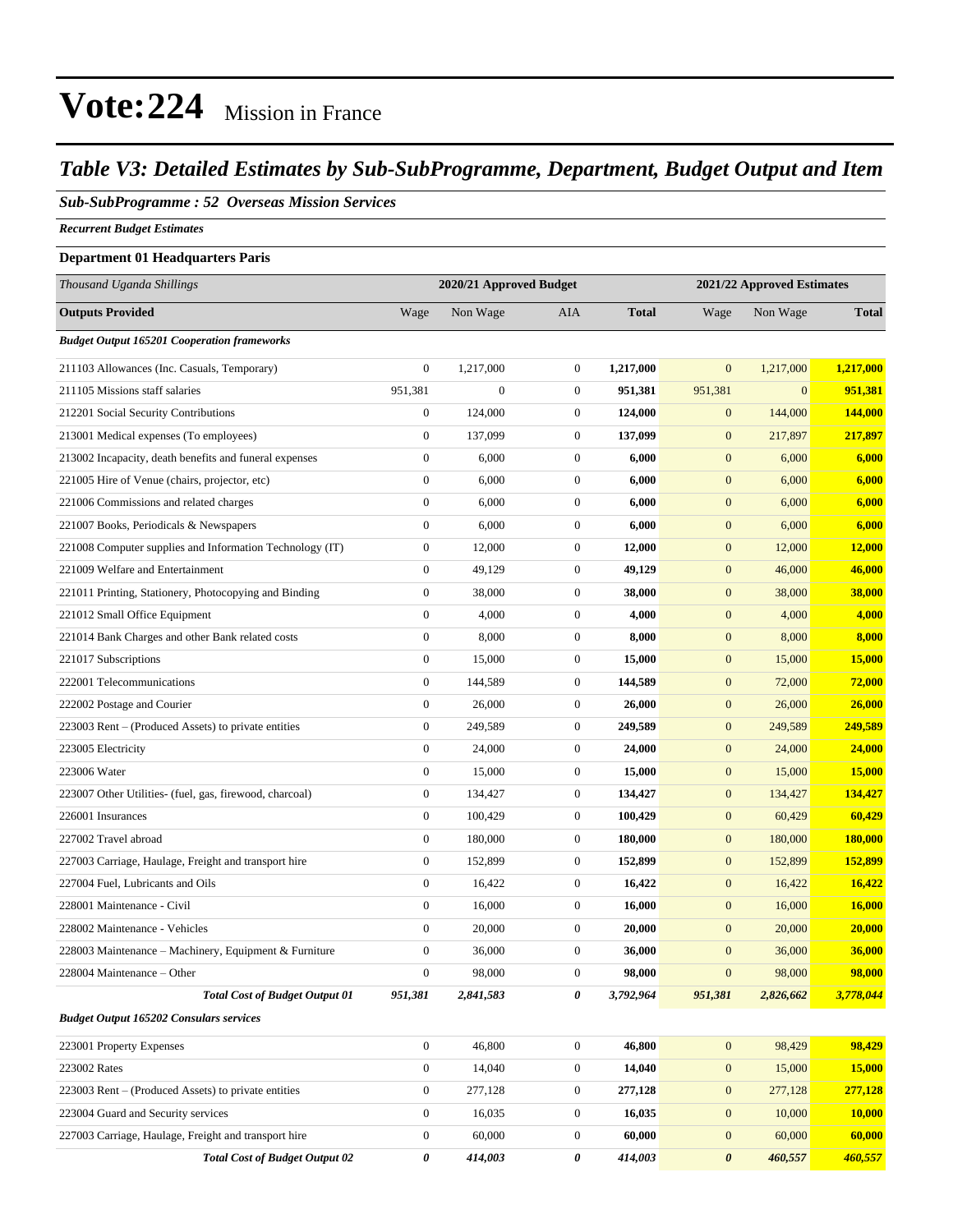| Budget Output 165204 Promotion of trade, tourism, education, and investment |                               |                |                |              |                               |                |              |
|-----------------------------------------------------------------------------|-------------------------------|----------------|----------------|--------------|-------------------------------|----------------|--------------|
| 211103 Allowances (Inc. Casuals, Temporary)                                 | $\mathbf{0}$                  | 346,715        | $\overline{0}$ | 346,715      | $\overline{0}$                | 346,715        | 346,715      |
| 221001 Advertising and Public Relations                                     | $\theta$                      | 43,000         | $\overline{0}$ | 43,000       | $\overline{0}$                | 11,366         | 11,366       |
| 221002 Workshops and Seminars                                               | $\Omega$                      | 44,000         | $\mathbf{0}$   | 44,000       | $\overline{0}$                | 44,000         | 44,000       |
| 222003 Information and communications technology (ICT)                      | $\Omega$                      | 20,000         | $\mathbf{0}$   | 20,000       | $\overline{0}$                | 20,000         | 20,000       |
| 223003 Rent - (Produced Assets) to private entities                         | $\mathbf{0}$                  | 1,133,308      | $\mathbf{0}$   | 1,133,308    | $\overline{0}$                | 1,133,308      | 1,133,308    |
| 227001 Travel inland                                                        | $\mathbf{0}$                  | 56,000         | $\mathbf{0}$   | 56,000       | $\overline{0}$                | 56,000         | 56,000       |
| <b>Total Cost of Budget Output 04</b>                                       | 0                             | 1,643,023      | 0              | 1,643,023    | $\boldsymbol{\theta}$         | 1,611,389      | 1,611,389    |
| <b>Total Cost Of Outputs Provided</b>                                       | 951,381                       | 4,898,608      | $\bf{0}$       | 5,849,990    | 951,381                       | 4,898,608      | 5,849,990    |
| <b>Arrears</b>                                                              | Wage                          | Non Wage       | <b>AIA</b>     | <b>Total</b> | Wage                          | Non Wage       | <b>Total</b> |
| <b>Budget Output 165299 Arrears</b>                                         |                               |                |                |              |                               |                |              |
| 321605 Domestic arrears (Budgeting)                                         | $\mathbf{0}$                  | $\overline{0}$ | $\overline{0}$ | $\bf{0}$     | $\overline{0}$                | 9,499          | 9,499        |
| <b>Total Cost of Budget Output 99</b>                                       | 0                             | 0              | 0              | 0            | $\boldsymbol{\theta}$         | 9,499          | 9,499        |
| <b>Total Cost Of Arrears</b>                                                | $\bf{0}$                      | $\bf{0}$       | 0              | $\bf{0}$     | $\bf{0}$                      | 9,499          | 9,499        |
| <b>Total Cost for Department 01</b>                                         | 951,381                       | 4,898,608      | 0              | 5,849,990    | 951,381                       | 4,908,107      | 5,859,489    |
| <b>Total Excluding Arrears</b>                                              | 951,381                       | 4,898,608      | $\mathbf{0}$   | 5,849,990    | 951,381                       | 4,898,608      | 5,849,990    |
| <b>Development Budget Estimates</b>                                         |                               |                |                |              |                               |                |              |
| <b>Project 0925 Strengthening Mission in France</b>                         |                               |                |                |              |                               |                |              |
| Thousand Uganda Shillings                                                   | 2020/21 Approved Budget       |                |                |              | 2021/22 Approved Estimates    |                |              |
| <b>Capital Purchases</b>                                                    | <b>GoU Dev't External Fin</b> |                | <b>AIA</b>     | <b>Total</b> | <b>GoU Dev't External Fin</b> |                | <b>Total</b> |
| Budget Output 165272 Government Buildings and Administrative Infrastructure |                               |                |                |              |                               |                |              |
| 312101 Non-Residential Buildings                                            | 3,000,000                     | $\mathbf{0}$   | $\mathbf{0}$   | 3,000,000    | $\Omega$                      | $\overline{0}$ | $\bf{0}$     |
| Total Cost Of Output 165272                                                 | 2 ANN ANN                     | $\theta$       | $\theta$       | 3.000.000    | $\mathbf{r}$                  | $\sqrt{ }$     |              |

| Total Cost Of Output 165272             | 3,000,000 |  | 3.000.000 | U |  |
|-----------------------------------------|-----------|--|-----------|---|--|
| <b>Total Cost for Capital Purchases</b> | 3,000,000 |  | 3,000,000 | 0 |  |
| <b>Total Cost for Project: 0925</b>     | 3,000,000 |  | 3,000,000 | Ü |  |
| <b>Total Excluding Arrears</b>          | 3,000,000 |  | 3,000,000 | 0 |  |

### **Project 1742 Retooling of Mission in Paris - France**

| Thousand Uganda Shillings                                                          |                               | 2020/21 Approved Budget |            | 2021/22 Approved Estimates |                               |                       |              |
|------------------------------------------------------------------------------------|-------------------------------|-------------------------|------------|----------------------------|-------------------------------|-----------------------|--------------|
| <b>Capital Purchases</b>                                                           | <b>GoU Dev't External Fin</b> |                         | <b>AIA</b> |                            | <b>GoU Dev't External Fin</b> |                       | <b>Total</b> |
| <b>Budget Output 165272 Government Buildings and Administrative Infrastructure</b> |                               |                         |            |                            |                               |                       |              |
| 312101 Non-Residential Buildings                                                   | $\mathbf{0}$                  | $\mathbf{0}$            | $\Omega$   | $\bf{0}$                   | 5,350,000                     | $\mathbf{0}$          | 5,350,000    |
| Total Cost Of Output 165272                                                        | 0                             | 0                       | 0          | $\boldsymbol{\theta}$      | 5,350,000                     | $\boldsymbol{\theta}$ | 5,350,000    |
| <b>Total Cost for Capital Purchases</b>                                            | $\mathbf{0}$                  | $\mathbf{0}$            | $\Omega$   | $\bf{0}$                   | 5,350,000                     | $\overline{0}$        | 5,350,000    |
| <b>Total Cost for Project: 1742</b>                                                | $\mathbf{0}$                  | $\mathbf{0}$            | $\theta$   | $\bf{0}$                   | 5,350,000                     | $\mathbf{0}$          | 5,350,000    |
| <b>Total Excluding Arrears</b>                                                     | $\Omega$                      | $\mathbf{0}$            | $\Omega$   | $\bf{0}$                   | 5,350,000                     | $\mathbf{0}$          | 5,350,000    |
|                                                                                    | GoU                           | <b>External Fin</b>     | <b>AIA</b> | <b>Total</b>               | GoU                           | <b>External Fin</b>   | <b>Total</b> |
| <b>Total Cost for Sub-SubProgramme 52</b>                                          | 8,849,990                     | $\bf{0}$                | $\bf{0}$   | 8,849,990                  | 11,209,489                    | $\bf{0}$              | 11,209,489   |
| <b>Total Excluding Arrears</b>                                                     | 8,849,990                     | $\overline{0}$          | $\theta$   | 8,849,990                  | 11,199,990                    | $\mathbf{0}$          | 11,199,990   |
|                                                                                    | GoU                           | <b>External Fin</b>     | <b>AIA</b> | <b>Total</b>               | GoU                           | <b>External Fin.</b>  | <b>Total</b> |
| <b>Grand Total for Vote 224</b>                                                    | 8,849,990                     | $\bf{0}$                | $\bf{0}$   | 8,849,990                  | 11,209,489                    | $\bf{0}$              | 11,209,489   |
| <b>Total Excluding Arrears</b>                                                     | 8,849,990                     | $\boldsymbol{0}$        | $\theta$   | 8,849,990                  | 11,199,990                    | $\mathbf{0}$          | 11,199,990   |